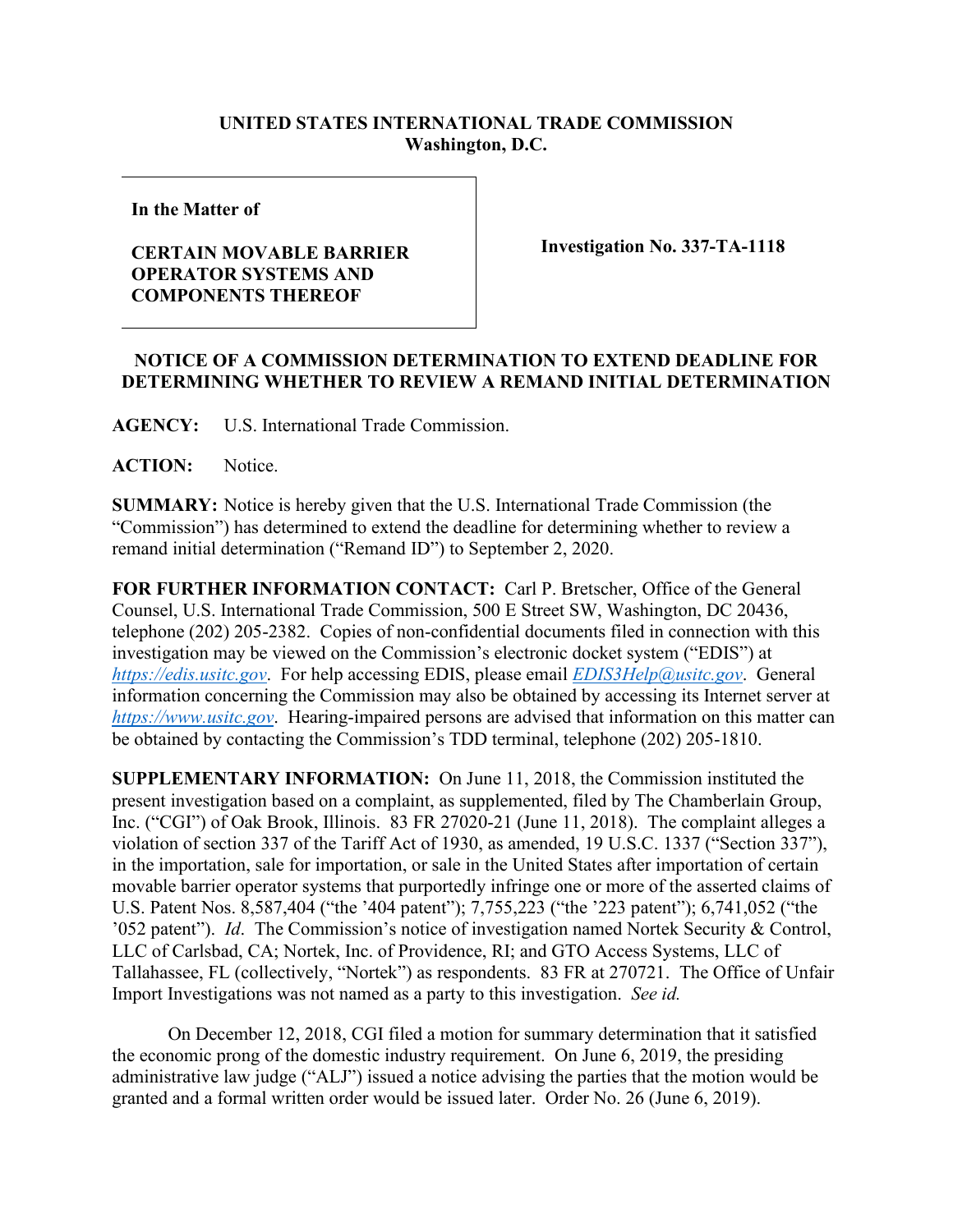The ALJ held an evidentiary hearing on the remaining issues on June 10-14, 2019.

On November 25, 2019, the ALJ issued an initial determination (Order No. 38) granting CGI's motion for summary determination that CGI satisfied the economic prong of the domestic industry requirement. On the same date, the ALJ issued a final ID finding no violation of Section 337 because the asserted claims of the '404 and '223 patents are not infringed, and the asserted claim of the '052 patent is invalid. ID at 1, 286-87. In the event the Commission finds a violation, the ALJ recommended that the Commission issue a limited exclusion order and cease and desist orders against Nortek and impose a bond of 100 percent of the entered value of covered articles during the period of Presidential review. *Id*. at 277-86.

On February 19, 2020, the Commission issued a notice of its determination to review Order No. 38 and the final ID in part and asked the parties for further briefing on certain violation issues and remedy, the public interest, and bonding. 85 FR 10723-26 (Feb. 25, 2020). The parties submitted their initial briefs in response to the Commission's notice on March 4, 2020, and their reply briefs on March 11, 2020.

On April 22, 2020, the Commission issued a notice of its determination to vacate Order No. 38 and remand the economic prong issue to the ALJ for further proceedings. Comm'n Notice (April 22, 2020). In the same notice, the Commission stated that it determined not to review, and thereby adopts, the ID's findings that there is no violation of Section 337 with respect to the '404 and '052 patents, while the '223 patent remains under review. *Id.*

On July 10, 2020, the ALJ issued the subject Remand ID, finding that CGI has made significant investments, both quantitatively and qualitatively, in plant and equipment and labor and capital, pursuant to Section 337(a)(3)(A) and (B), respectively. The Remand ID concludes that CGI has satisfied the economic prong of the domestic industry requirement in relation to the '223 patent.

On July 20, 2020, Nortek filed a petition for review of the Remand ID. CGI filed its opposition to Nortek's petition for review on July 27, 2020.

The Commission has determined to extend the deadline for determining whether to review the subject Remand ID to September 2, 2020.

The Commission approved this determination in a vote taken on August 25, 2020.

The authority for the Commission's determination is contained in Section 337 of the Tariff Act of 1930, as amended (19 U.S.C. 1337), and in part 210 of the Commission's Rules of Practice and Procedure (19 CFR part 210).